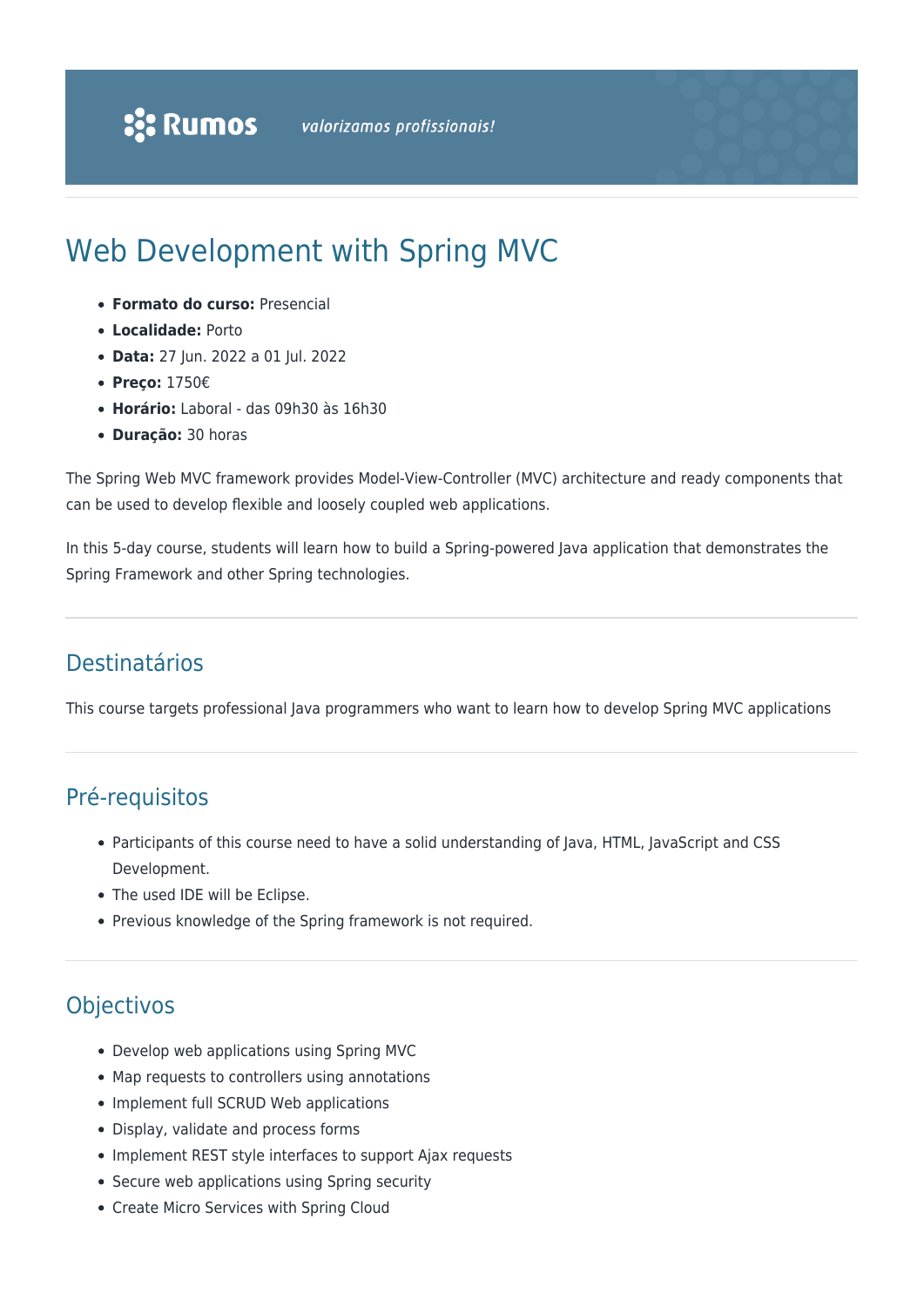# Programa

#### **Introduction to Spring**

- Java configuration and the Spring application context
- Configuration and @Bean annotations
- Import: working with multiple configuration files
- Launching a Spring Application and obtaining Beans

#### **Spring Java Configuration: A Deeper Look**

- External properties & Property sources
- Environment abstraction
- Bean scope, bean profiles
- Spring Expression Language (SpEL)
- How it Works: Inheritance based proxies

#### **Annotation-Based Dependency Injection**

- Autowiring and component scanning
- Java configuration versus annotations, mixing.
- Lifecycle annotations: @PostConstruct and @PreDestroy
- Stereotypes and meta-annotations

#### **XML Dependency Injection**

- XML syntax, constructor & setter injection
- Resource prefixes
- Namespaces and best practices when using XML
- XML profile selection

#### **The Bean Lifecycle: How Does Spring Work Internally?**

- The init phase: available interceptors
- The init phase: what is the difference between XML, annotations and Java configuration?
- The use and destruction phases

## **Testing A Spring-Based Application**

- Spring and Test Driven Development
- ContextConfiguration and @RunWith annotations
- Application context caching and the @DirtiesContext annotation
- Profile selection with @ActiveProfiles
- Easy test data setup with @Sql

#### **Aspect-Oriented Programming**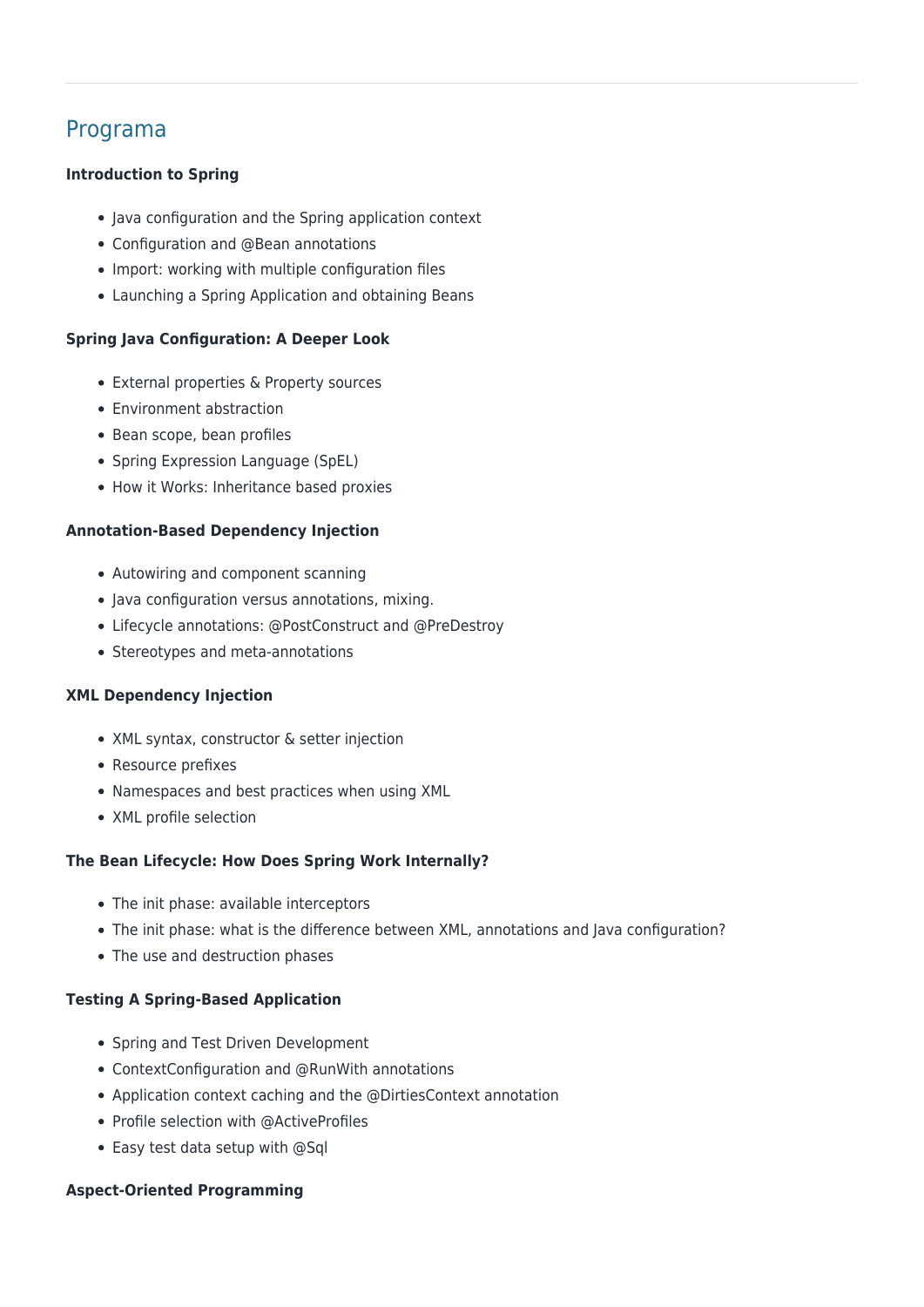- What problems does AOP solve?
- Differences between Spring AOP and AspectJ
- Defining pointcut expressions
- Implementing an advice: Around, Before, After

#### **Data Access and Jdbc with Spring**

- How Spring integrates with existing data access technologies
- DataAccessException hierarchy
- Implementing caching using @Cacheable
- jdbc namespace and Spring's JdbcTemplate

#### **Database Transactions with Spring**

- Transactional annotation
- Transactions configuration: XML versus annotations
- Isolation levels, transaction propagation and rollback rules
- Transactions and integration testing
- Should you use read-only transactions?

## **JPA with Spring and Spring Data**

- Quick introduction to ORM with JPA
- Benefits of using Spring with JPA
- JPA configuration in Spring
- Spring Data JPA dynamic repositories

## **Spring in A Web Application**

- Configuring Spring in a Web application
- Introduction to Spring MVC, required configuration
- Controller method signatures
- Views and ViewResolvers
- Using @Controller and @RequestMapping annotations

## **Spring Boot**

- Using Spring Boot to bypass most configuration
- Simplified dependency management with starter POMs
- Packaging options, JAR or WAR
- Easily overriding Spring Boot defaults

## **Spring Boot – Going Further**

- Going beyond the default settings
- Customizing Spring Boot configuration
- Logging control
- Configuration properties using YAML